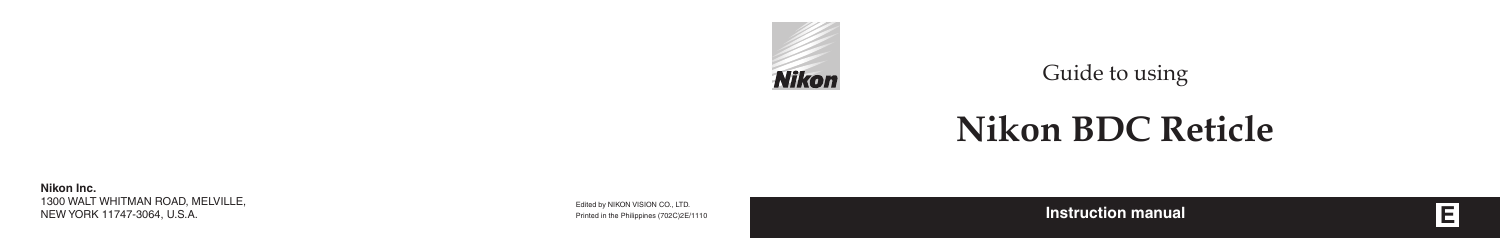Thank you for choosing the Nikon BDC reticle riflescope / crossbow scope. The BDC reticle is designed to compensate for the trajectory of your firearm or crossbow. Regardless of the particular style of BDC reticle you have, the position of the circles are based upon an average trajectory for some of the more popular projectiles and cartridges on the market based upon the intended use of the scope itself.

Please note that the reticle is based upon ballistic information and may or may not meet the same results for you as there are many variables that come into play such as:

•Actual Velocity (Ammunition manufactures' information in regards to muzzle velocity may or may not match the velocity your firearm or crossbow produces. The best way to determine the actual muzzle velocity for your firearm or crossbow is to use a chronograph).

- •Temperature
- •Humidity
- •Altitude

•Barometric Pressure

•Condition and inherent accuracy of the firearm

• The mounting system and how true it positions the scope to the centerline of the bore

As you read further into this manual, you will see the suggested parameters in which the reticle was based. These parameters will help you get started in optimizing your setup. While these parameters are a great guideline, we highly recommend you visit the following website to truly ballistically match your scope to the cartridge or crossbow bolt you are shooting.

Please note that you should verify that your set up matches the information provided in this manual or the Spot On program before venturing into the field. The only way to truly verify the information is by actual shooting. Again, the variables listed above may or may not affect the results.

Note: It is imperative that the reticle be level in relation to the firearm. If the reticle is canted, even just a few degrees, it can cause the shot to drift off the centerline of the point of aim. There are many commercial leveling devices on the market, but the one that we find to be the most accurate in leveling the reticle is a plum bob. Use a bubble level to make sure the firearm or crossbow is level, then look through scope at an appropriately placed plumb bob and align the reticle accordingly.

### **www.nikonhunting.com/SpotOn**

The Spot On website has been designed to provide accurate information that matches the ballistics of whatever projectile you are shooting directly to the reticle.

Please also note that all Nikon BDC reticles were originally designed to be used on the **highest magnification**. Since changing the magnification changes the position of the circles in relation to the target, the distances listed along with each of the illustrations are at the highest magnification. The center crosshair does not change with magnification as it is placed in the optical center of the scope. The benefit of the Spot On program is that it calculates the distance that each circle represents at every magnification. You can even print a chart that shows the distance for each circle at each magnification that is present on the scopes magnification ring.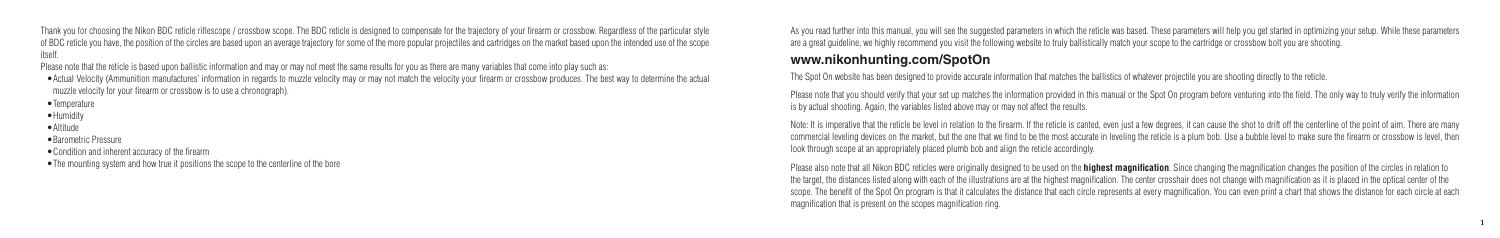#### **Standard BDC**

The standard BDC reticle is designed for use with either of the following cartridge categories. Please note that we highly recommend polymer tipped bullets for long range shooting as they are more aero-dynamic and tend to provide a flatter trajectory.

**Standard Velocity** – Cartridges with a muzzle velocity of approximately 2,800 feet per second. We recommend that you zero the firearm at 100 yards with standard velocity cartridges, this would provide bullet drop compensation for 200, 300, 400 and 500 yards using the respective ballistic circles as shown in the image on the next page.

**Magnum Velocity** – Cartridges with a muzzle velocity of approximately 3,000 feet per second. We recommend that you zero the firearm at 200 yards with magnum velocity cartridges, this would provide bullet drop compensation for 300, 400, 500 and 600 yards using the respective ballistic circles as shown right.



Please note that your firearm may or may not match the information listed for bullet drop based upon the variables listed in the beginning of the manual.

What if the cartridge you are shooting does not fall into either one of the above categories? NO PROBLEM, just go to the Nikon Spot On website (www.nikonhunting.com/SpotOn) and you can match your exact cartridge to the reticle. In fact, even if your cartridge does fall into one of the above categories, we highly recommend that you check out the Spot On website as it will provide exact yardages that each circle represents, providing unparalleled ballistic data for long range shooting.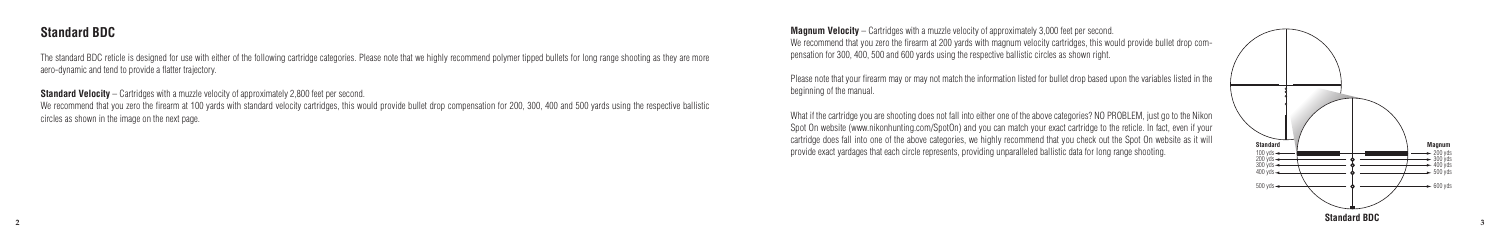

The BDC 300 reticle was designed to match the trajectory of today's modern inline muzzleloaders. With advancements in projectiles and black powder, the modern inline is capable of accuracy as well as knock down power out to, and beyond 300 yards.

The BDC 300 reticle is designed to be zeroed at 100 yards using a 250 grain aero-dynamic, polymer tipped bullet along with a 150 grain powder charge. The reticle would then provide bullet drop compensation for 150, 200, 250 and 300 yards using the respective ballistic circles as shown on the next page.



Please note that your firearm may or may not match the information listed for bullet drop based upon the variables listed in the beginning of the manual.

What if you prefer to shoot a 200 grain bullet and 100 grain of powder, or any other combination or bullet weight and powder? NO PROBLEM, just go to the Nikon Spot On website (www.nikonhunting.com/SpotOn) and you can match your exact cartridge to the reticle. In fact, we highly recommend that you check out the Spot On website as it will provide exact yardages that each circle represents, providing unparalleled ballistic data for long range shooting.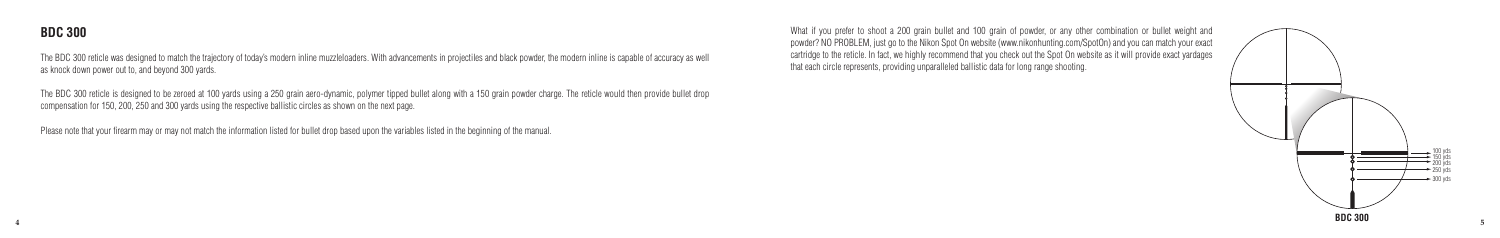

The BDC 200 reticle was designed for use with modern, high velocity sabot style slugs when used in fully rifled slug guns. We recommend using slugs that have an aero-dynamic polymer tip design as these have a higher ballistic co-efficient and provide flatter trajectory over longer ranges.

The BDC 200 reticle is designed to be zeroed at 50 yards with a polymer tipped slug with an approximate muzzle velocity of 1,900 feet per second. The reticle would then provide bullet drop compensation for 100, 150, 175 and 200 yards using the respective ballistic circles as shown on the next page.

Please note that your firearm may or may not match the information listed for bullet drop based upon the variables listed in the beginning of the manual.



#### **Note: We highly recommend that you try various brands of ammunition to see what round is the most**

**accurate in your respective slug gun.**

What if you prefer to shoot a full bore diameter Foster type slug, or prefer to zero your firearm at 100 yards? NO PROBLEM, just go to the Nikon Spot On website (www.nikonhunting.com/SpotOn) and you can match your exact cartridge to the reticle. In fact, we highly recommend that you check out the Spot On website as it will provide exact yardages that each circle represents, providing unparalleled ballistic data for long range shooting.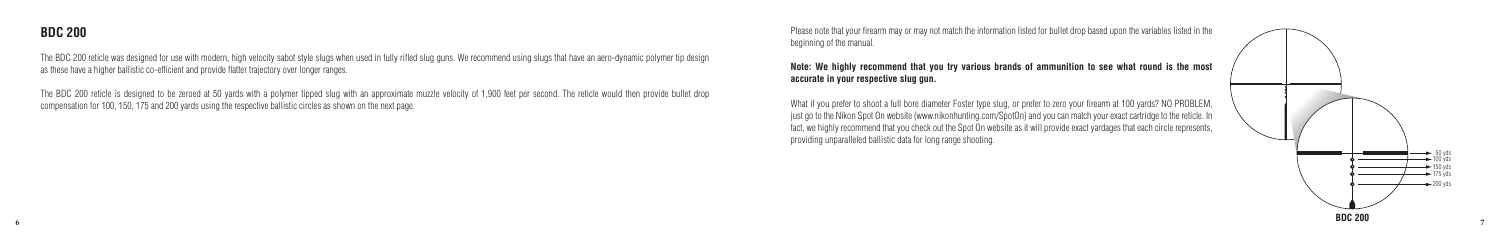#### **BDC Predator Reticle**

The BDC Predator reticle was designed specifically for hunting coyote, fox and other predator, especially when calling those animals. The open circle design allows you to bracket the animal for fast target acquisition as predators are constantly on the move.

The reticle is designed around 2 of the most popular varmint cartridges, the .223 Remington and the 22/250 Remington using 55 grain polymer tipped bullets.

**Note: When initially zeroing the BDC Predator reticle we highly recommend using a round or circular bulls-eye type target versus a diamond style. Your eye will naturally center the circle type target making it easier to zero the firearm.**

What if your choice of predator round is the .204 Ruger or the .220 Swift? NO PROBLEM, just go to the Nikon Spot On website (www.nikonhunting.com/SpotOn) and you can match your exact cartridge to the reticle. In fact, we highly recommend that you check out the Spot On website as it will provide exact yardages that each circle represents, providing unparalleled ballistic data for long range shooting. The state of the state of the state of the state of the state of the state of the state of the state of the state of the state of the state of the state of the state of the state of the state of t

When using the .223 Remington, we recommend that you zero the firearm at 100 yards, using the center circle. The reticle would then provide bullet drop compensation for 200 (bottom of the center circle), 300yards (center of second circle) and 400 yards (center of third circle) using the respective ballistic circles as shown on the next page.



When using the .22/250 Remington, we recommend that you zero the firearm at 200 yards, using the center circle. The reticle would then provide bullet drop compensation for 300 (bottom of the center circle), 350yards (center of second circle) and 450 yards (center of third circle) using the respective ballistic circles as shown right.

Please note that your firearm may or may not match the information listed for bullet drop based upon the variables listed in the beginning of the manual.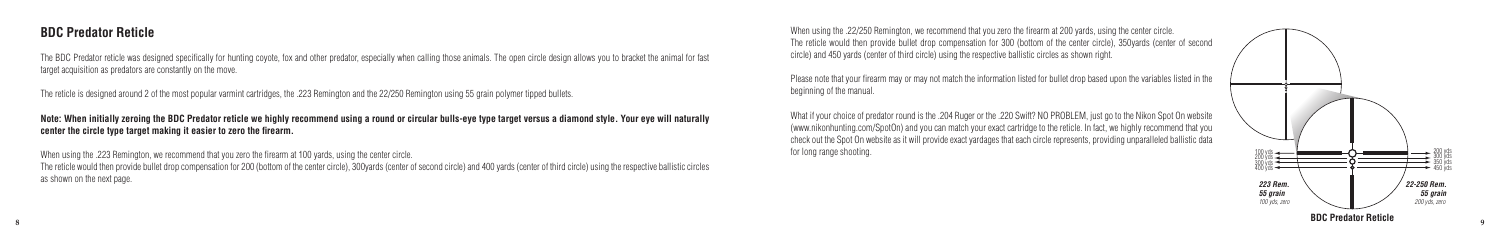The BDC 600 reticle was designed specifically for the AR platform rifle in .223 Remington using a 55 grain polymer tipped bullet with a muzzle velocity of 3,240 feet per second. The reticle was designed for a 100 yard zero, with circles representing 200, 300, 400, 500 and 600 yards, with hash marks in between the circles for hold points of 250, 350, 450 and 550 yards as shown on the next page.



Please note that your firearm may or may not match the information listed for bullet drop based upon the variables listed in the beginning of the manual.



What if your choice of round in your AR rifle is the .308 Winchester? NO PROBLEM, just go to the Nikon Spot On website (www.nikonhunting.com/SpotOn) and you can match your exact cartridge to the reticle. In fact, we highly recommend that you check out the Spot On website as it will provide exact yardages that each circle represents, providing unparalleled ballistic data for long range shooting.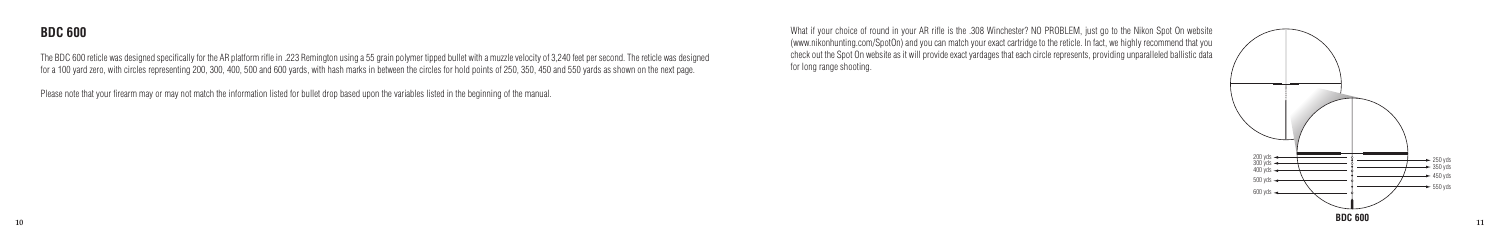

The BDC Carbine Reticle was designed specifically for compact AR platform rifles in .223 Remington using a variety of ammunition and muzzle velocities. We recommend using 50 grain to 62 grain polymer tipped bullets at muzzle velocities of 3000fps +. The reticle is designed for a 200 yard zero, with hash marks representing 400 and 600 yards, allowing you to quickly bracket targets at 300 and 500 yards respectively.

Please note that your firearm may or may not match the information listed for bullet drop based upon the variables listed in the beginning of the manual.



What if your choice of round in your AR rifle is a 40 grain bullet at 3600fps? NO PROBLEM, just go to the Nikon Spot On website (www.nikonhunting.com/SpotOn) and you can match your exact cartridge to the reticle. In fact, we highly recommend that you check out the Spot On website as it will provide exact yardages that each hash mark represents, providing unparalleled ballistic data for long range shooting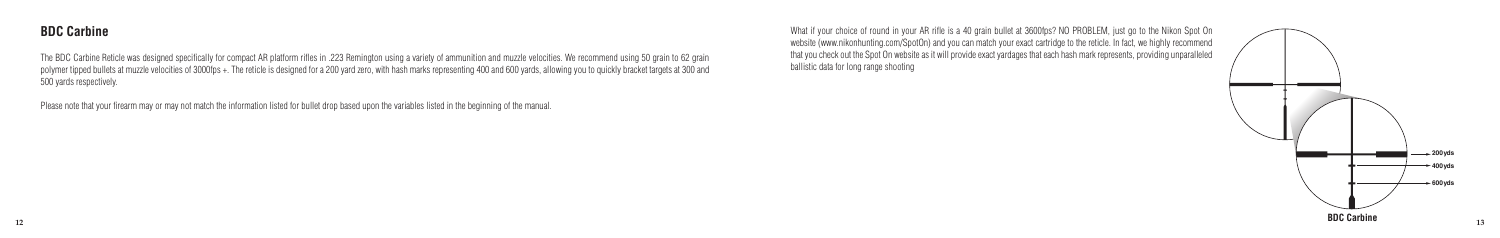### **BDC Handgun Reticle**

The BDC Handgun reticle was designed to provide Bullet Drop Compensation for modern handguns capable of firing centerfire rifle cartridges with muzzle velocities between 2,500 and 2,600 feet per second. Here are a list of the cartridges that were used in the testing and development of the BDC Handgun reticle.

7mm/08 Remington – 140 grain polymer tipped bullet .308 Winchester – 165 grain polymer tipped bullet .270 Winchester – 130 grain polymer tipped bullet 30/06 Springfield – 165 grain polymer tipped bullet

The reticle was designed for a 100 yard zero, with circles representing 200 and 300 yards as shown on the next page.



While there are a multitude of handgun cartridges available, we designed the reticle for the most popular cartridges used for long range handgun shooting and hunting.

Please note that your firearm may or may not match the information listed for bullet drop based upon the variables listed in the beginning of the manual.

What if your choice of hunting handgun round is the .460 or .500 S&W? NO PROBLEM, just go to the Nikon Spot On website (www.nikonhunting.com/SpotOn) and you can match your exact cartridge to the reticle. In fact, we highly recommend that you check out the Spot On website as it will provide exact yardages that each circle represents, providing unparalleled ballistic data for long range shooting.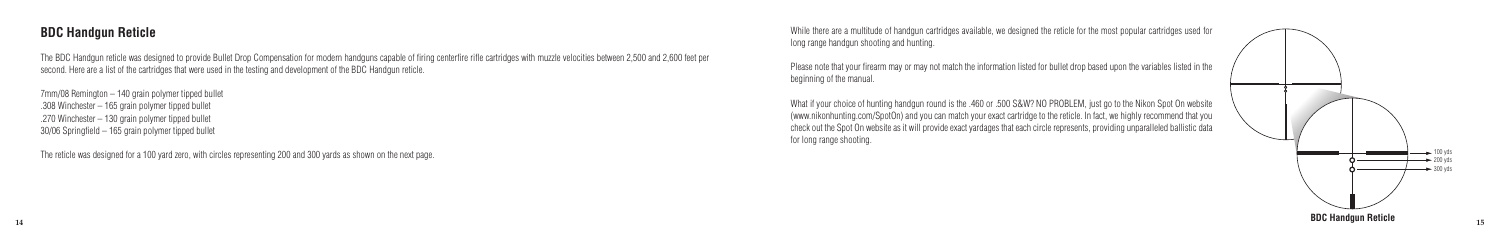The BDC 150 reticle was specifically designed to match the trajectory of today's hyper velocity .22 LR rimfire cartridges and provide the same Bullet Drop Compensation found in other Nikon BDC reticle scopes.

When using a .22 LR with a muzzle velocity of approximately 1,600 feet per second, the reticle is designed to be zeroed at 50 yards, providing bullet drop compensation for 75, 100, 125 and 150 yards using the respective ballistic circles as shown on the next page.



Please note that your firearm may or may not match the information listed for bullet drop based upon the variables listed in the beginning of the manual.

What if you are a big fan of the .17 HMR or .22 Magnum rimfire? NO PROBLEM, just go to the Nikon Spot On website (www. nikonhunting.com/SpotOn) and you can match your exact cartridge to the reticle. In fact, we highly recommend that you check out the Spot On website as it will provide exact yardages that each circle represents, providing unparalleled ballistic data for long range shooting.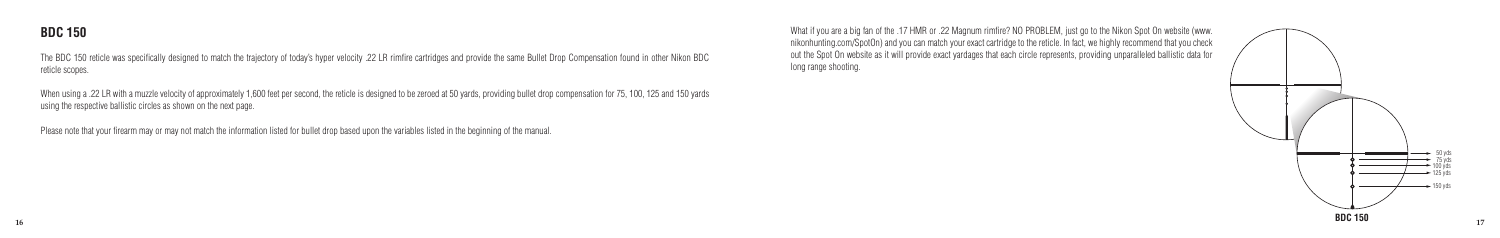

The BDC 60 reticle was specifically designed to match the trajectory of today's modern crossbows and provide Bolt Drop Compensation out to 60 yards, which we feel is the maximum ethical range for crossbow hunting. It is important that you determine the actual velocity of your crossbow using a chronograph as manufacturers' specifications can vary. Most local archery pro shops have chronographs readily available for you to obtain accurate velocities from you set up.

The reticle is designed to be zeroed at 20 yards with a 400 grain bolt (including a 100 grain field point, bullet point or broadhead) with the crossbow having an average velocity of approximately 305 feet per second. The ballistic circles would then provide bolt drop for 30, 40, 50 and 60 yards as seen on the next page.



What if your crossbow shoots slower or faster then 305 feet per second? NO PROBLEM, just go to the Nikon Spot On website (www.nikonhunting.com/SpotOn) and you can match your exact cartridge to the reticle. In fact, we highly recommend that you check out the Spot On website as it will provide exact yardages that each circle represents, providing unparalleled ballistic data for long range shooting

Please note that your crossbow may or may not match the information listed for bolt drop based upon the actual velocity of the crossbow that you own. We highly recommend that you visit www.nikonhunting.com/SpotOn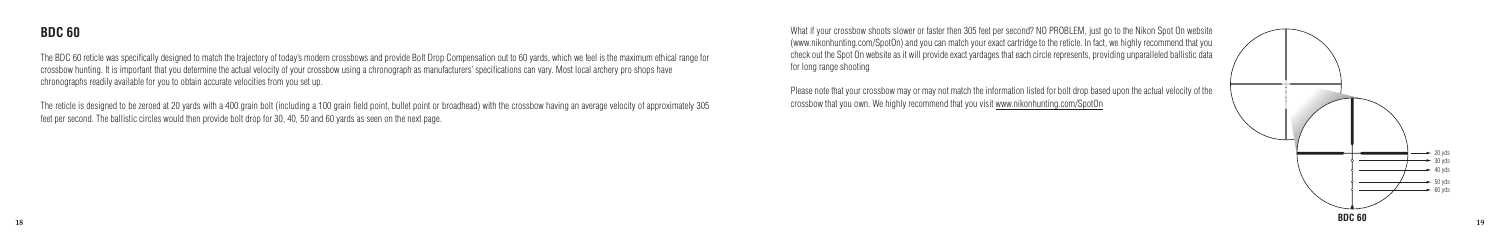## **Guide to Using the Spot On Ballistic Match Technology program**

The Spot On program is the most comprehensive ballistic database in the industry with over 5,000 ammunition/cartridge selections. The Spot On program allows you to match your cartridge to any Nikon BDC reticle in 3 simple steps.

Step 1 – Choose your scope/reticle Step 2 – Select the caliber and actual cartridge you wish to match to your scope Step 3 – Select the distance you wish to zero the firearm. Hit the FIRE button that the program will automatically calculate the distance that each circle represents.

You can then print a copy of the ballistic chart and tape it to the side of your stock for fast in the filed reference.

What if you don't have a BDC reticle riflescope? The Spot On program still provides valuable ballistic information for NikoPlex. MilDot or standard Crosshair type reticles. All you need to do is select your scope and reticle in Step 1, then click the button that says "Optimize your load". Enter the size of your target and your target distance and the system will calculate your maximum point blank range based on the target size your selected.

If you handload your ammo, there is a complete section for you to enter your personal custom information based upon the bullet weight, ballistic coefficient and velocity of your handload. All you need to do is click on the button that says "Customize load/ammo/bullet", enter the specifications of your handload, and click FIRE. The program automatically calculates the bullet drop in relation to the reticle based upon the information entered.

There is even a magnification slide that shows you what distance the ballistic circles represent at every magnification.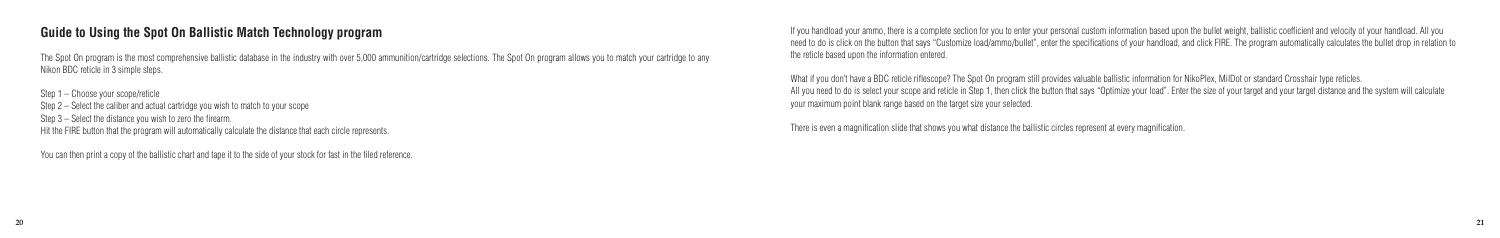There are options for changing weather and atmospheric conditions, printing and comparing loads as well as graphs and windage calculation.

The Spot On program allows you to explore all of the possibilities of what your cartridge/firearm are capable of before you even go to the range.

You can find the Spot On program free on www.nikonhunting.com/SpotOn, or you can purchase a version at a Nikon authorized retailer or at the Spot On website so you can take the program anywhere you take your laptop even if you do not have an internet connection.

Want Spot On information while you are in the field? Check out the iPhone® mobile digital device application on iTunes® application program and have instant ballistic information while you are at the range or on the hunt right from your handheld mobile device.

If you have any questions in regards to Nikon products, please contact us at:

**Nikon Technical Support** 8AM - 2AM (Eastern) 7 days a week 1-800-Nikon-US 1-800-645-6687

\* Guide to using Nikon BDC Reticles is an independent publication and has not been authorized, sponsored, or otherwise approved by Apple Inc. \* iPhone and iTunes are registered trademarks of Apple Inc.

#### **For more information and availability of specific BDC riflescope models check out www.nikonhunting.com**

Specifications and equipment are subject to change without any notice or obligation on the part of the manufacturer.